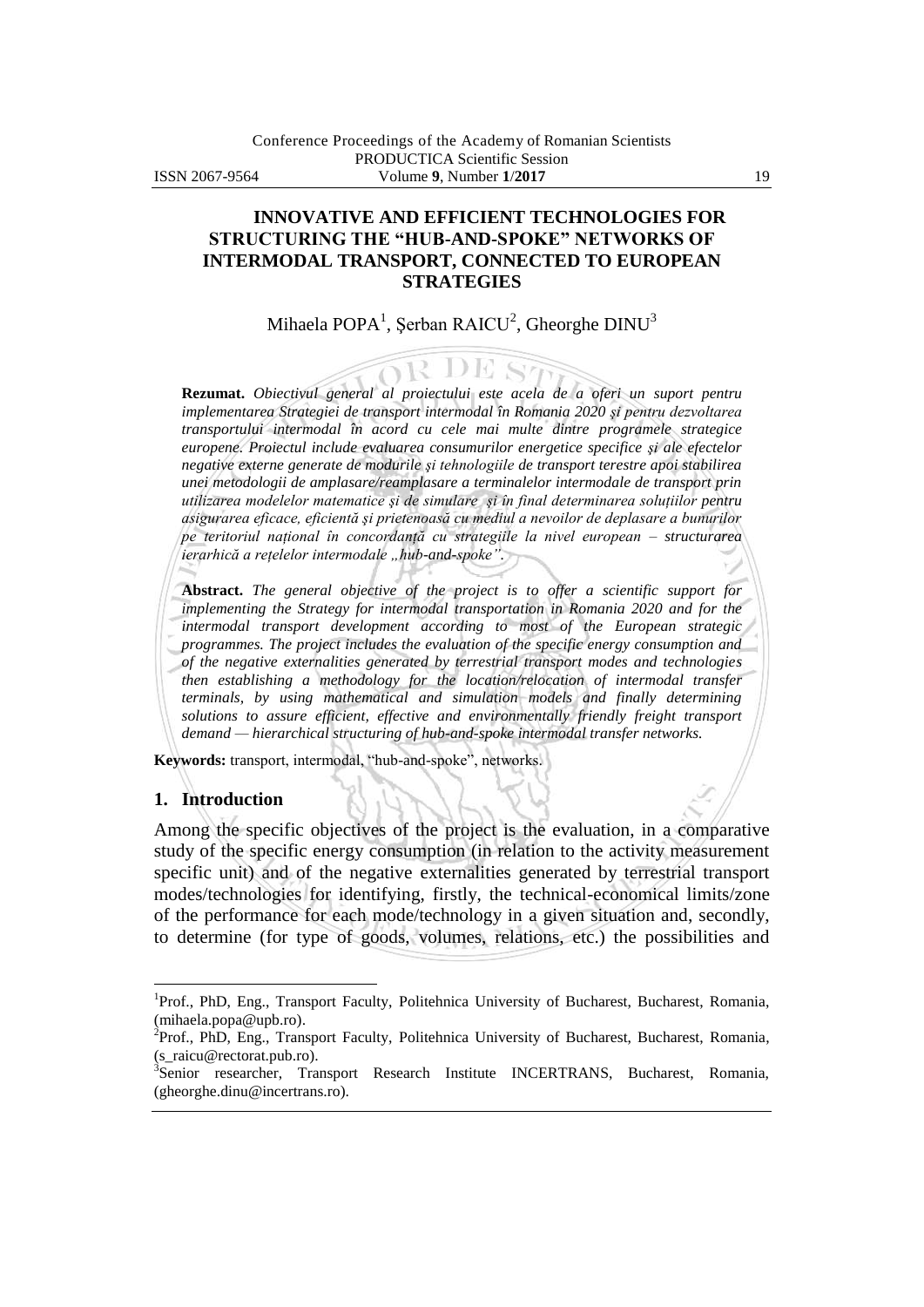conditions for intermodal cooperation and/or necessities/conditions for modal competition.

Through generalized total costs, containing: monetary costs of the transport, social cost elements for operators/carriers (delay and insecurity due to congestion) and external cost elements (non-renewable resource consumption, infrastructure maintenance costs, effects on the environment: pollution, noise, vibration, etc.) will identify the technical-economic performance limits/zones for each mode/technology of transport.

The research results are: a methodology of selection for the energy consumption and for the negative externalities assessment, a methodology to locate the intermodal terminal using mathematical and simulation modeling, solution for an efficient, effective and environmentally friendly freight transport.

### **2. Project topic and its practical relevance**

The activities of the project result from two important strategic and fundamental papers in transportation area: on EU level – White Paper. Roadmap to a Single European Transport Area – Towards a competitive and resource efficient transport system and on the national level: Romanian intermodal transportation strategy, 2020.

While road transport has a dominant role and its consequences are growing (congestion, pollution, insecurity, number of accidents), developing intermodal transportation is considered at all levels as a solution for rebalancing the transport market. Transferring road trips of long distances towards railway and, if possible, to inner water ways needs important investments to build an exploit the terminals.

Problems brought by replacing long distances road transportation with intermodal transportation need studies and researches that mainly aim: developing an intermodal transportation system that would ensure quality transport services whether the tariff (price) for transportation is similar to the one of road transportation.

Planning intermodal transport services that would allow road transportation transfer to the railway system needs exploiting not just one terminal or some of local or regional interest but a whole intermodal transfer terminal network, with certified utility both on national and European level. As transfer and, sometimes, processing transport flows within the terminals lead to increased costs, the functions and efficiency of these terminals are essential to intermodal transportation development.

Railway-road intermodal transportation uses: collection/distribution road network for short distances, then railway network for long distances and as a final element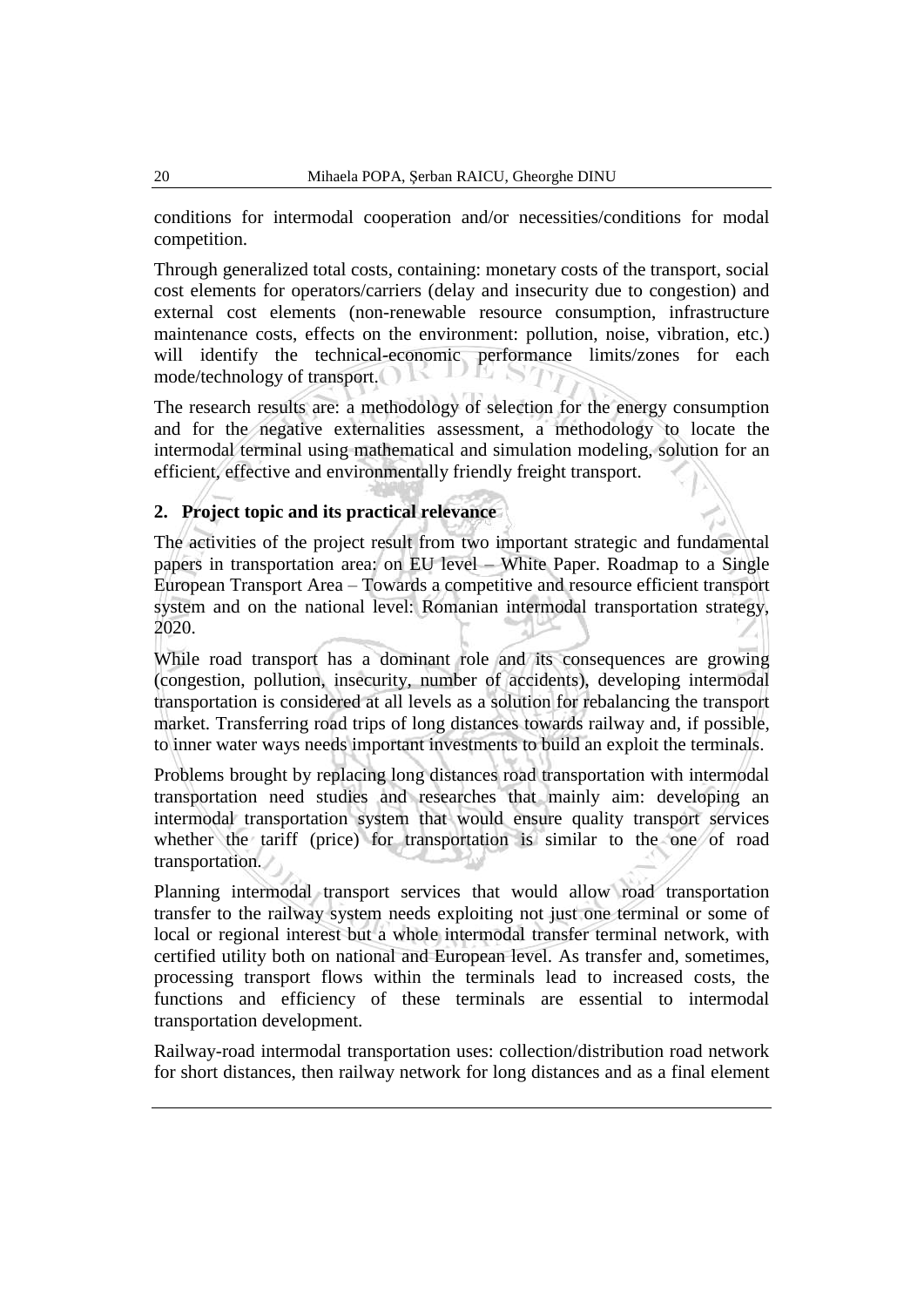(see Figure 1), special infrastructures within intermodal terminals to realize the trans-shipments between two transport modes. The competitiveness of this transport depends on the terminal location within the territory and also on transfer costs. In Figure 1, centers like a1, a2, …, b1, b2, …, c1, c2, … might be the origins/destinations of freight or, in an intermodal network hierarchically structured, in some conditions, hubs of a lower level to terminals A, B, C.



**Fig. 1.** Simplified example of railway-road transportation network, intermodal integrated by intermodal transfer terminals A, B, C

In this framework, the main foreseen projects results are:

- Evaluation of specific energy consumption of the generated externalities considering multiple variables of transport achievement, in different single-mode way (road, railway, or inland water ways) with the goal of determining limits and competition and/or cooperation zones between terrestrial transport modes;
- Mathematical and simulation models and methodology for location/relocations of the intermodal transfer terminals on the intermodal transport integrated network;
- Study for freight transport demand consolidation in transport and traffic flows for supply/distribution and solutions to design the hub-and-spoke structure networks on different levels within Bucharest's metropolitan area;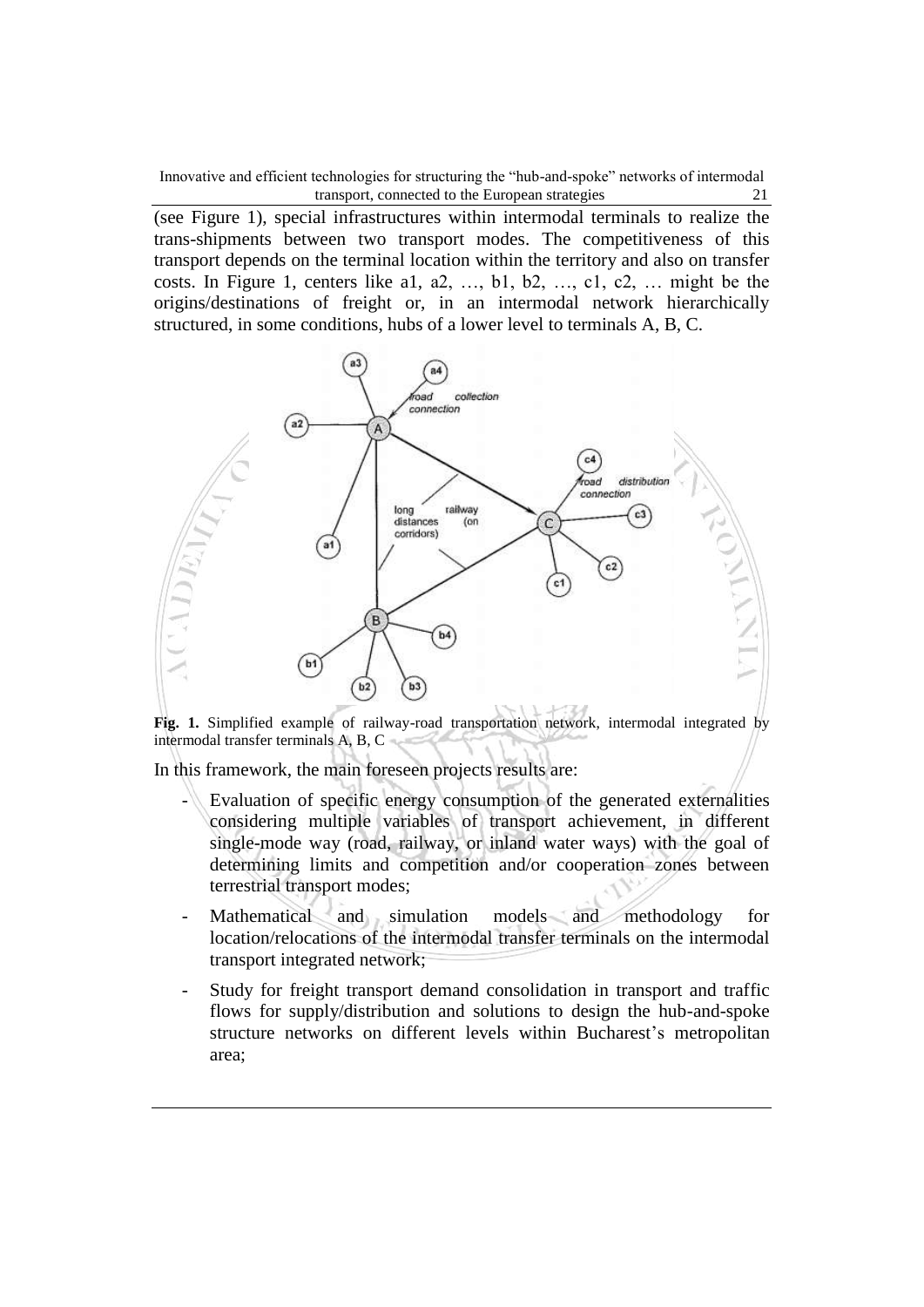- Intermodal transport and transfer technologies harmonization in network hubs by developing and using the concept of Terminal Transfer Performance Indicators;
- Pilot model for simulating the activity of a terminal from hub-and-spoke network in different scenarios of facility development within the terminal, using integrated informatics systems;
- Location/allocation strategy for hubs and intermodal transfer terminals supported by mathematical and simulation modelling;
- Persuasive and incentive measures and associated guide-lines in order to implement the proposed solutions and to bring legal regulation for intermodal transport development.

We appreciate that the supposed results answering the needs of implementing fundamental strategic directives in the field of research have expected practical relevance.

#### **3. Project contribution**

Intermodal transport particularity is that the goods are transported from an origin to a destination using successively different transport modes without changing the load unit. The load units used in intermodal transport are containers, swap bodies and semi-trailers. Intermodal transport process supposes going through the stages presented in Figure 2. To provide quality intermodal transport services it is necessary to optimize all process sequences and the interactions between transport modes in the terminal to be realized without any difficulties.



**Fig. 2.** Stages of the intermodal transport (Costescu, 2010)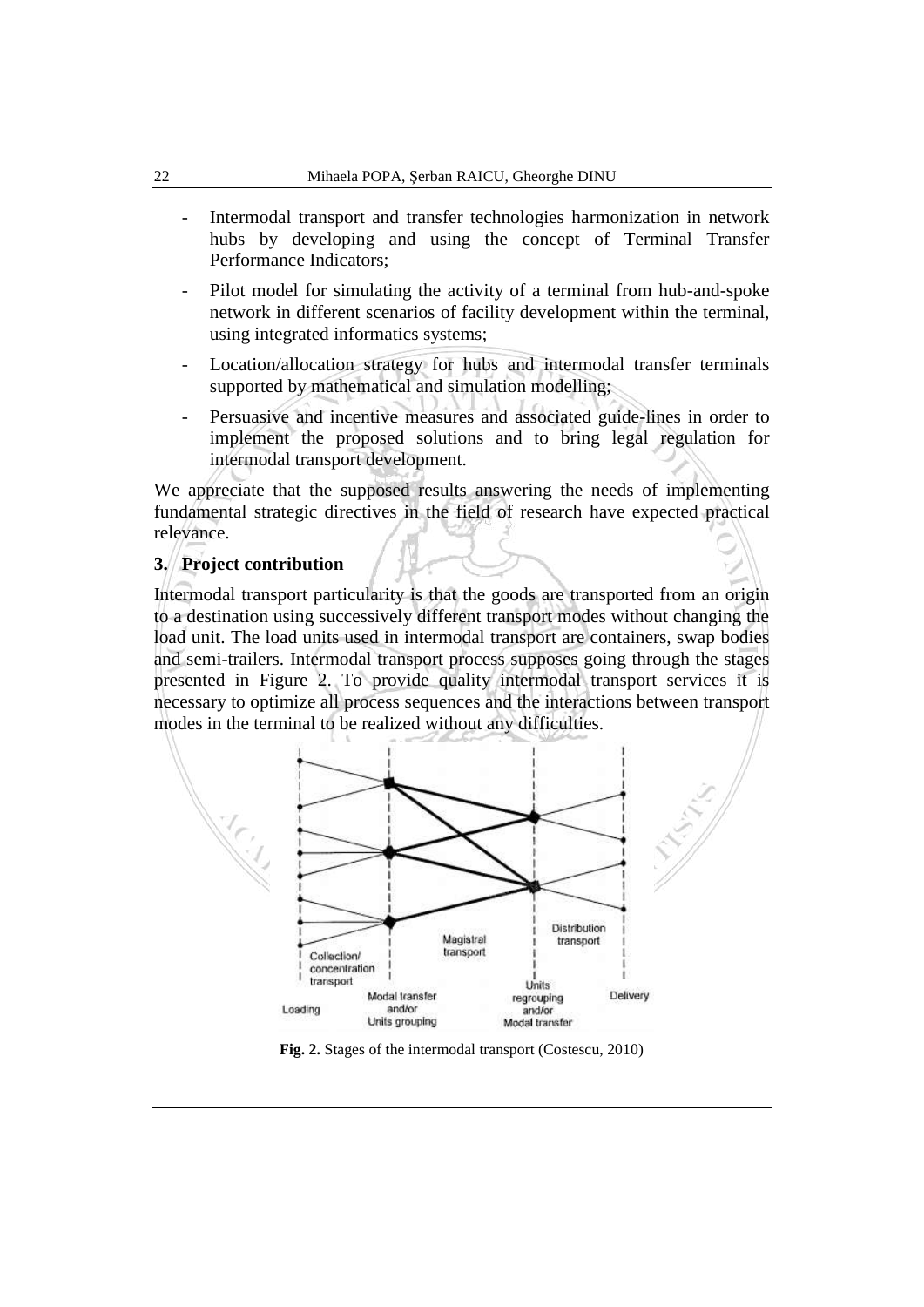The analysis of the condition of competition between transport modes and of the opportunity for promoting and developing the intermodal transport, assumes, as a first step, the study of existing requirements on the transport market. A suggestive analysis of the modal distribution of goods, on significant categories, may be the one in which it is considered a land transportation mode represented on a separate side of a triangle – road, rail, inland waterway, as in Figure 3. Among the participants in the transport process, those who decide ultimately the transport mode are the shippers and then the shipping houses. For certain segments of the transport chain, the logistic companies and intermodal transport operators can also contribute to modal choice. In most cases, shippers choose the mode of transport according to subjective criteria (tradition, experience, recommendations) without analyzing enough the existing alternatives – fact caused by the lack of transparency in the transport market. In the cases in which the shippers transfer the decision of modal choice to the shipping houses, those being also the road transport operators or closely related to a rail company, they decide mostly according to financial interests.



**Fig. 3.** Modal split by category of goods for transport carried out in Romania in 2004 (Costescu, 2010)

In order to compare the transport modes and to determine the best alternative we must consider not only the transport price, but also the total transfer costs (storage costs, administrative costs, insurance, taxes, loss of value of the goods during transport, buffer inventory costs, mainly due to changes in demand and transport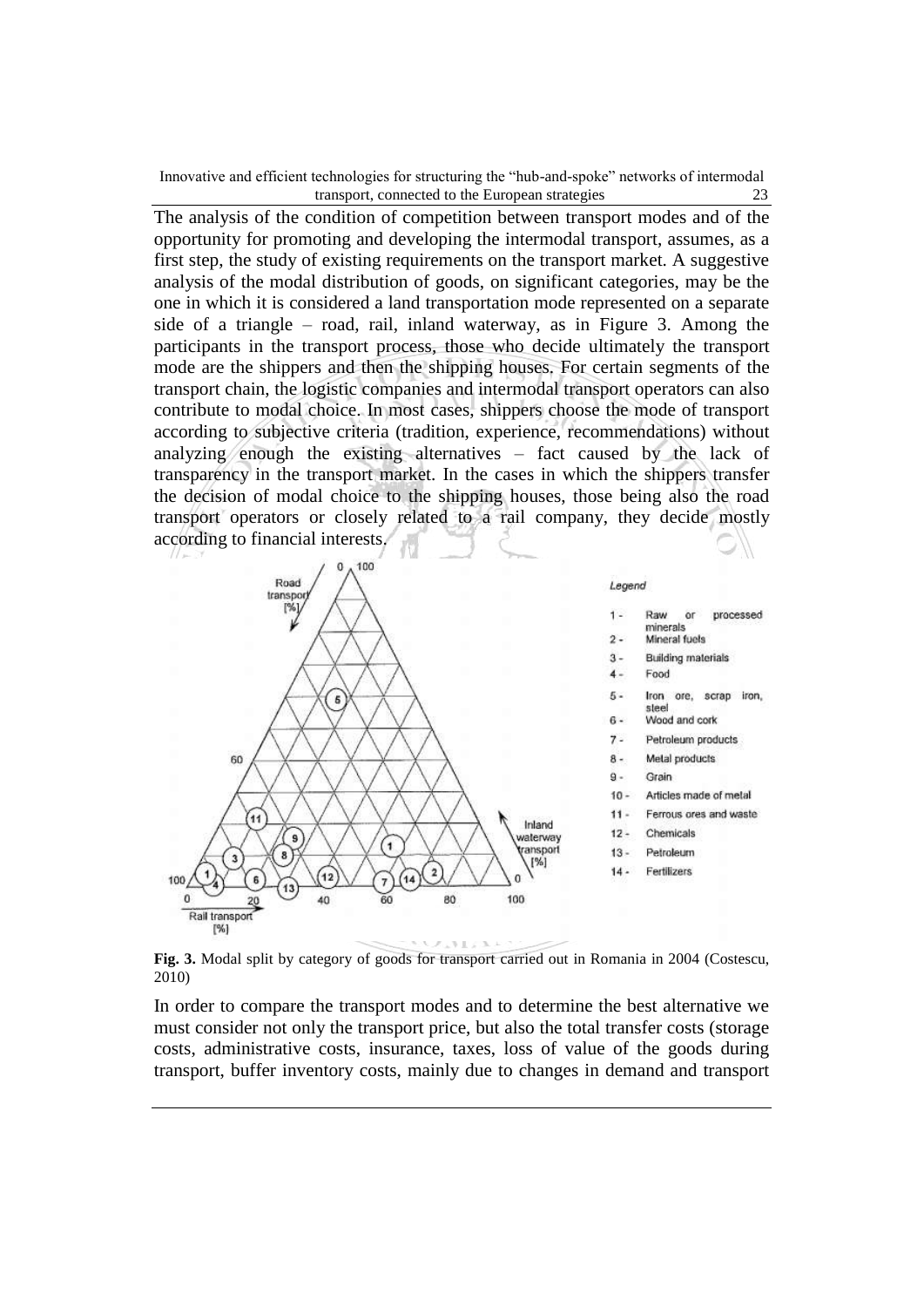regularity, etc.). The service quality indicators, evaluated based on the reliability, flexibility, frequency and difficulty to be quantified in monetary values, must also be taken into account.

At local level, freight transport in cities contributes with 15-20% to the total traffic without considering the goods transported by the vehicles of the buyers. To improve the existing situation in delivery/returning the goods in crowded areas there are known two types of possible action: (i) - actions on the urban network management, for example on the traffic routes, on the places of stopping, on the delivery areas, on the parking conditions and on the type of the allowed vehicle;  $(ii)$  – creating appropriate equipment for the urban logistic areas (see Figure 4) designed for optimizing the distribution of goods in cities based on a functional and environmental plan that consider the points in which take places the load rupture. This interface can be developed either by the public sector or the private one or in partnership and assuming the responsibility leads to the success or to the failure of the implementation of technological innovations. Making logistic platforms of urban logistic places is conditioned by identifying the intermodal terminals and by assigning (distributing) the significant volumes of logistic activities, reserving or creating adequate spaces in urban areas, fiscal policies incentives for the development of public-private partnership, stimulating regulations for all involved parties.



**Fig. 4.** The connection between the intermodal terminal and the logistic platforms serving urban space, in relation to the public/private responsibility for technological development/innovation (Boudouin, 2006).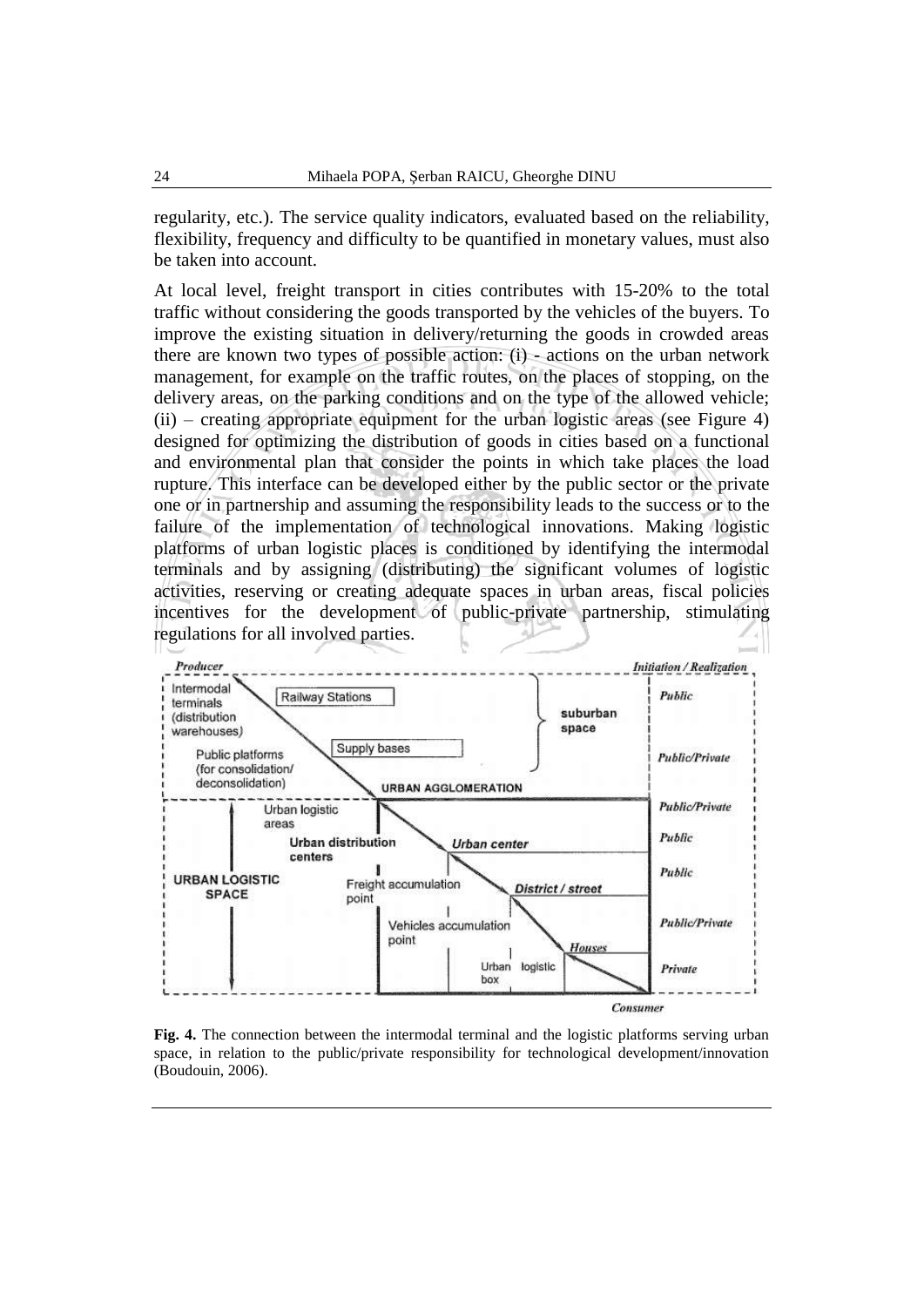Given the heterogeneity of the urban space and the difficulty to measure the variables that occur in the models of location, we can formulate critical observations on the solution described in the literature, mostly related to the fact that flows allocation is made on the considered network without capacity restriction, which represents an oversimplification in the case of metropolis like Bucharest.

In the present research we propose the development of a case study for consolidating the transport demands, in transport flows and then in traffic flows for supply and distributing activities for Bucharest's metropolitan area and to identify the solution to configure the network hub-and-spoke, on different hierarchical levels, taking into account the peculiarities of the transport network in the metropolitan area and special and temporal characteristics of the demand of goods (time value for freight transport, associated external costs, transport modes, energetic efficiency, etc.).

In relation to the above, in terms of deepening the sustainable development requirements, further researches on the location, size, assignation of users and transport routing and hence the hierarchical structure of hub-and-spoke network for intermodal transfer in conditions of cooperation of transport modes on a unique market, which became planetary, are necessary and appropriate.

#### **4. Project outcomes**

The expected research results of the project are:

1. Identification of the most adequate methodology for the energy consumption and the negative externalities, during a comparative study of the already developed models/methods and elaboration of "Modal and Intermodal Indicative Register of Freight", on CEFTA categories, considering all technical, commercial and logistic characteristic brought by using each transport mode and/or each intermodal combination;

2. Establishing a methodology of location/relocation intermodal transfer terminals, by using mathematical and simulation models. The result of the research activities for this is represented by solutions of locating intermodal transfer terminals on the integrated terrestrial transportation network, in different simulation scenarios; ROMA

3. Determining solutions for assuring efficient, effective and environmentally friendly freight transport demand – hierarchical structuring of hub-and-spoke intermodal transfer networks. The results of the activities aiming this goal are:

(i) Case study (adopting a "down-to-up" approach) to identify and consolidate transport demand in freight flows, then in transport flows and finally in traffic flows, in the case of supply/distribution within Bucharest's metropolitan area;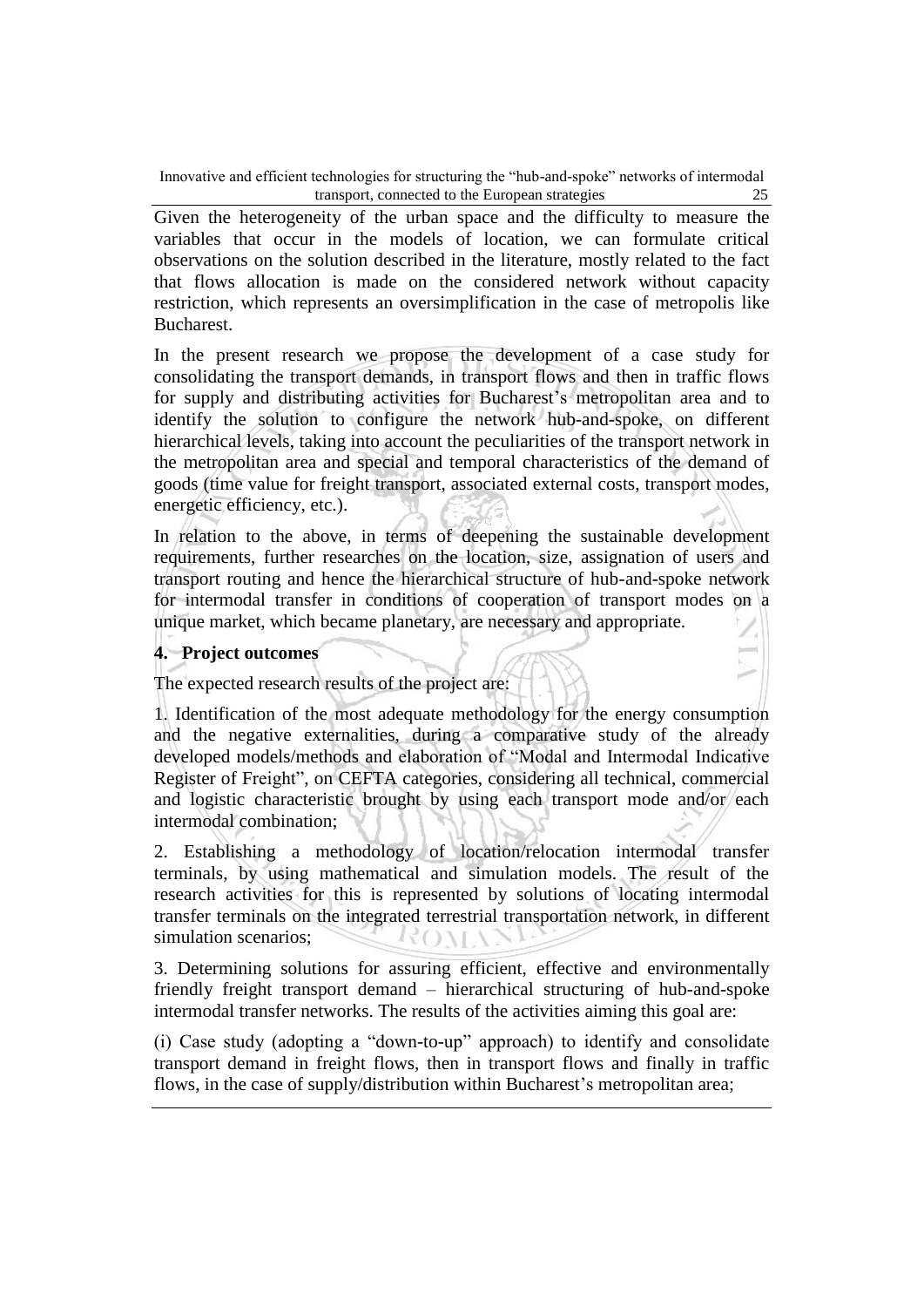(ii) Solutions to configure hub-and-spoke networks on more levels for supply/distribution in Bucharest.

(iii) Solutions to harmonize intermodal transfer and transport technologies in network's hubs, by investigating the most performing terminals (private or public) in Romania and Europe.

(iv) Pilot model for simulating an intermodal transfer terminal functioning of a hub-and-spoke network for different stages of facilities/equipment/information systems/infrastructure configurations development within terminal.

(v) Hubs and intermodal transfer terminal location/allocation strategy based on mathematical and simulation models.

(vi) Persuasive and incentive tools guide in order to implement the proposed solution and bring legal regulations for intermodal transport development.

#### **Conclusions**

In conclusion, the aggregate objective of the research activity is represented by an intermodal transfer terminal location strategy within the terrestrial transport network, based on flows allocation in relation to the lowest external costs and energy consumption and by using mathematical and simulation models in different stages of facility development within hubs and transfer terminals of the integrated transport hub-and-spoke network. Some original features that deserve to be highlighted, also proving the innovative character of the proposal, are the following: in the studies from freight transport area, the freight transport demands are expressed in unit of mass. In the proposed research, to analyze and to evaluate the alternatives of organized transport services and to identify the flows that can be transferred from road transport system to the multimodal one, the transformation of ex-ante demand from mass units in load units is necessary. The transformation procedures will be applied on categories of goods (CEFTA) and the categories of load units (see Figure 6). Expressing the transport flows in load units is an important stage, of whose accuracy depend the estimation of intermodal system components request and implicitly the costs. If we consider the simple example of the distribution of a certain quantity of goods in two units instead of one larger capacity, then of course, we will find that the assignment will double the number of operation in the terminal and it will increase the transfer cost (energy resources, environmental effects, transfer times, etc.). In the proposed research we will use a virtual network, which includes not only the formalization of transport networks, but also the formalization of the transfer operation realized in terminals. Geographic information systems provide appropriate tools for modelling transport networks. We will include in this network the rail network, the road network in Romania's national territory, intermodal transfer terminals where we will formal represent the intermodal transfer, in relation with the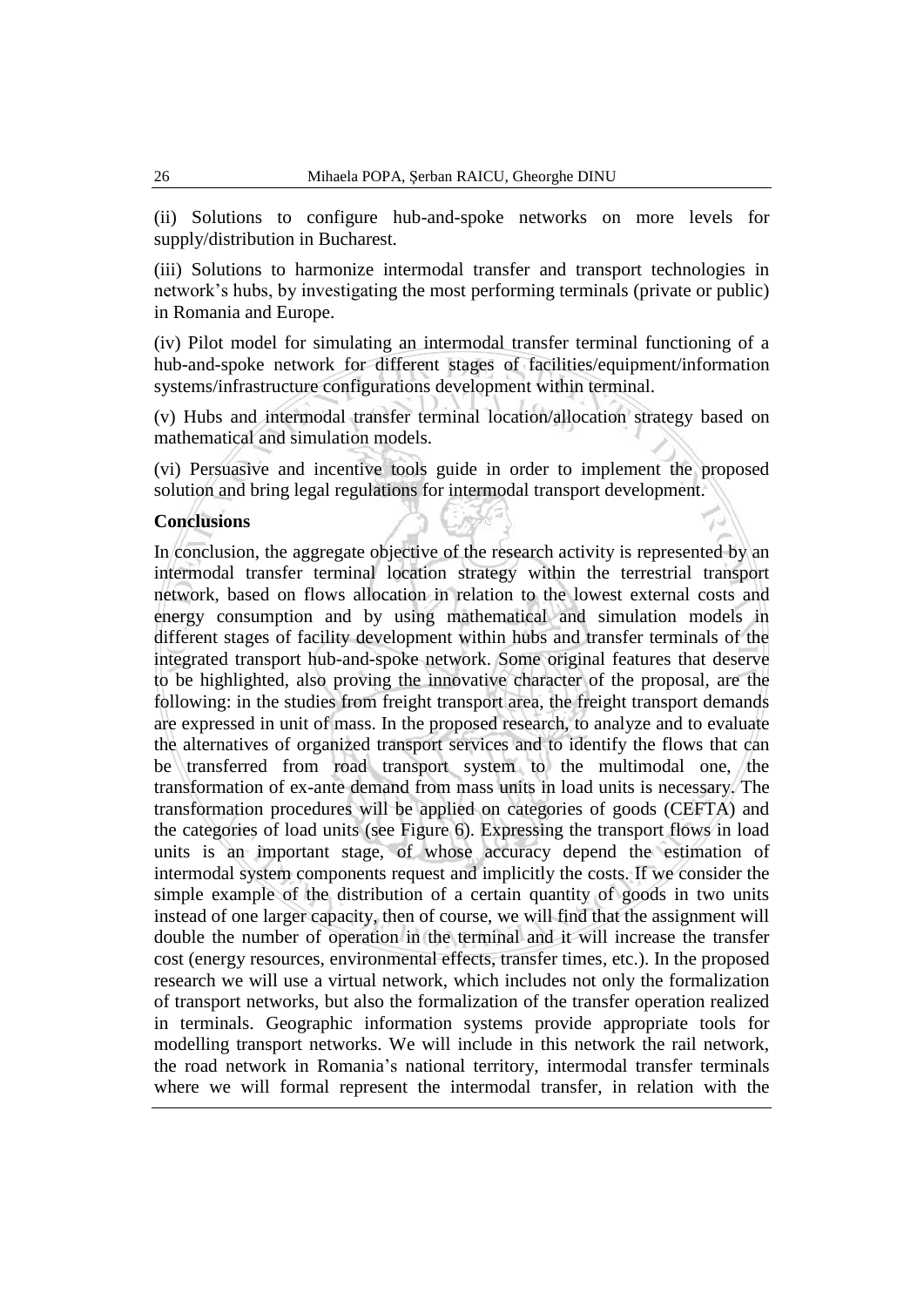various facilities/infrastructures/configurations. The proposed simulation model for the intermodal transport network will allow the evaluation of locating the terminals by integrating the flow allocation procedures, the identification of flows with common routes, the procedures of concentrating the flows for the scheme proposed for the train formation.



**Fig. 5.** The logical scheme of the transformation process of the transport demand in freight and transport flows

The proposed research develops mathematical and simulation models which take into account elements of quantitative nature, measurable/quantifiable, such as: energy consumption, the external effects of transport for different modal alternatives and intermodal combinations in relations to the characteristics of the goods' movement applications, limits and performance areas of transport modes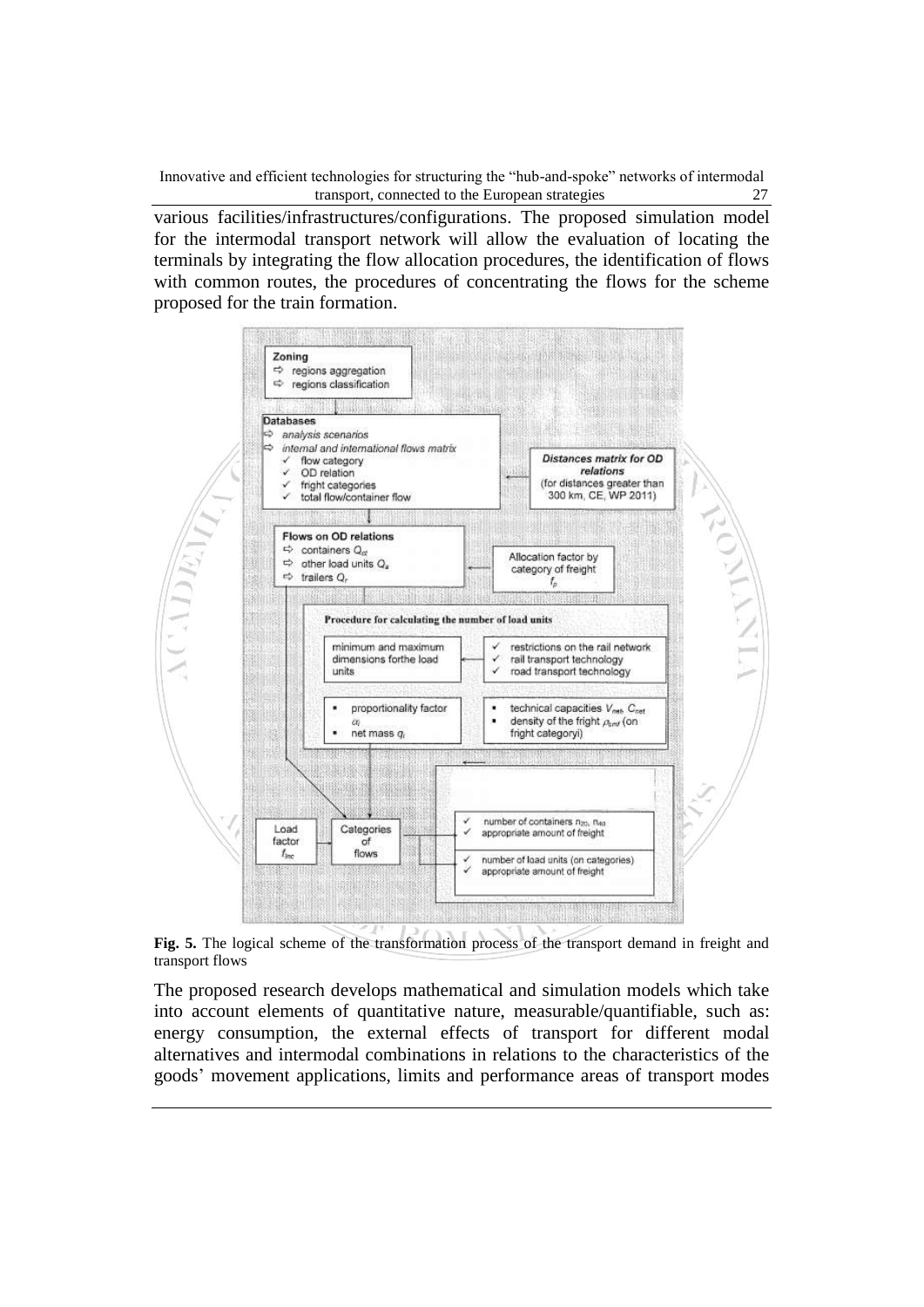and technologies related to the nature of the goods and the technical, commercial, logistics characteristics, structuring hub-and-spoke land transport networks on different hierarchical levels, in relation to the scale of service, harmonizing transport and transfer technologies in intermodal terminals and using some performance indicators of intermodal transfer in terminals.

# **R E F E R E N C E S**

[1] Y.M. Botekoning, *Hub Exchange Operations in Intermodal Hub-and-Spoke Operations: A Performance Comparison of Four Types of Rail-Rail Exchange Facilities* (University of Technology, Delft, Netherlands, 2006).

[2] D. Boudouin, *Guide méthodologique. Les espaces logistique urbains. La documentation française* (Paris, France, 2006).

[3] J.F. Campbell, *Integer Programming Formulation of Discrete Hub Location Problems,*  (European Journal of Operational Research, 1994) Vol. 72 (2), pp. 387-405.

[4] D. Costescu, *Soluţii eficiente pentru organizarea spaţiului logistic urban* (Buletinul AGIR "Transporturile şi amenajarea teritoriului", 2009) Nr. 4, pp. 159-162.

[5] D. Costescu, *Researches on Multimodal Transport Network for Medium Distances. Mathematical Models and Simulation for Terminals' Location* (PhD thesis, Politehnica University of Bucharest, 2010).

[6] European Commission, *The White Paper of Transport. Roadmap to a Single European Transport Area – Towards a Competitive and Resource Efficient Transport System* (Brussels, 2011).

[7] M. Huschebeck, J. Allen, *Best Urban Freight Solutions II* (European Commission, Brussels, 2005) Deliverable D1.1.

[8] M. Labbe, *Facility Location: Models, Methods and Applications,* in M. Labbe, G. Laporte, K. Tanczos, K. Toint, P.(ED.), *Operations and Decision Aid Methodologies in Traffic and Transportation Management* (Proceedings of NATO ASI, Balantonfured, Hungary, March 10-21, 1997, Series F: Computer and System Sciences, Vol. 166, Springer, Berlin, 1998) pp. 264-285.

[9] M. Popa, *Economia Transporturilor* (Politehnica Press, Bucharest, Romania, 2009).

[10] S. Raicu, E. Rosca, *Asupra distribuţiei containerelor între terminalele de transport şi beneficiari* în "*Concepte intermodale în transporturi – Lucrările seminarului proiectului IM7Danube*" (Editura Agir, Bucharest, Romania, 2006).